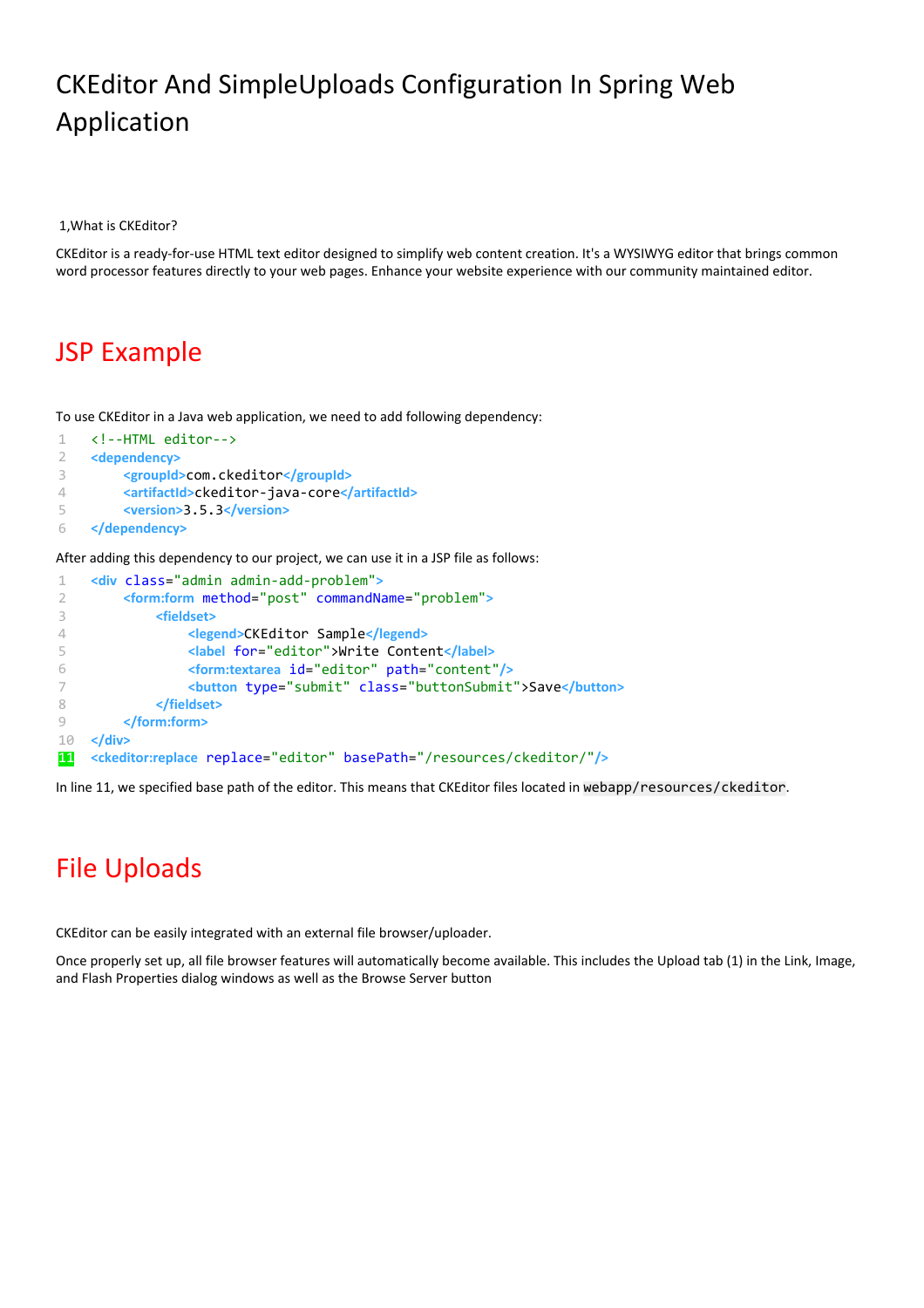| <b>Image Properties</b><br>× |                                                                                                                                                                                                                                                                                                                                                                             |                             |
|------------------------------|-----------------------------------------------------------------------------------------------------------------------------------------------------------------------------------------------------------------------------------------------------------------------------------------------------------------------------------------------------------------------------|-----------------------------|
| Image Info<br>Link           | Upload                                                                                                                                                                                                                                                                                                                                                                      |                             |
| <b>URL</b>                   | (1)                                                                                                                                                                                                                                                                                                                                                                         | (2)<br><b>Browse Server</b> |
| Alternative Text             |                                                                                                                                                                                                                                                                                                                                                                             |                             |
| Width                        | Preview                                                                                                                                                                                                                                                                                                                                                                     |                             |
| а<br>Ċ<br>Height             | Lorem ipsum dolor sit amet, consectetuer<br>adipiscing elit. Maecenas feugiat consequat diam.<br>Maecenas metus. Vivamus diam purus, cursus a,<br>commodo non, facilisis vitae, nulla. Aenean dictum-<br>Ξ<br>lacinia tortor. Nunc iaculis, nibh non iaculis                                                                                                                |                             |
| <b>Border</b><br>HSpace      | aliquam, orci felis euismod neque, sed ornare<br>massa mauris sed velit. Nulla pretium mi et risus.<br>Fusce mi pede, tempor id, cursus ac, ullamcorper<br>nec, enim. Sed tortor, Curabitur molestie, Duis velit<br>augue, condimentum at, ultrices a, luctus ut, orci.<br>Donec pellentesque egestas eros, integer cursus,<br>augue in cursus faucibus, eros pede bibendum |                             |
| VSpace                       |                                                                                                                                                                                                                                                                                                                                                                             |                             |
| Alignment<br>≺not set> ∣     |                                                                                                                                                                                                                                                                                                                                                                             |                             |
|                              |                                                                                                                                                                                                                                                                                                                                                                             | Cancel<br>OK                |

#### Basic Configuration

- The filebrowserBrowseUrl setting contains the location of an external file browser that should be launched when the Browse Server button is pressed.
- $\bullet$

 $\bullet$ 

● The filebrowserUploadUrl setting contains the location of a script that handles file uploads. If set, the Upload tab will appear in some dialog windows — the ones where such functionality is available, i.e. Link, Image and Flash Properties.

**Example 1** — Adding File Browser Scripts

The sample below shows basic configuration code that can be used to insert a CKEditor instance with the file browser configured.

```
1
2
3
4
5
6
7
8
    CKEDITOR.editorConfig= function (config) {
          // Define changes to default configuration here.
          config.startupFocus= false;
          if(isIE()){
              if (!window.location.origin) {
                  window.location.origin= window.location.protocol + "//" + window.location.hostname
    + (window.location.port ? ':' + window.location.port: '');
              }
```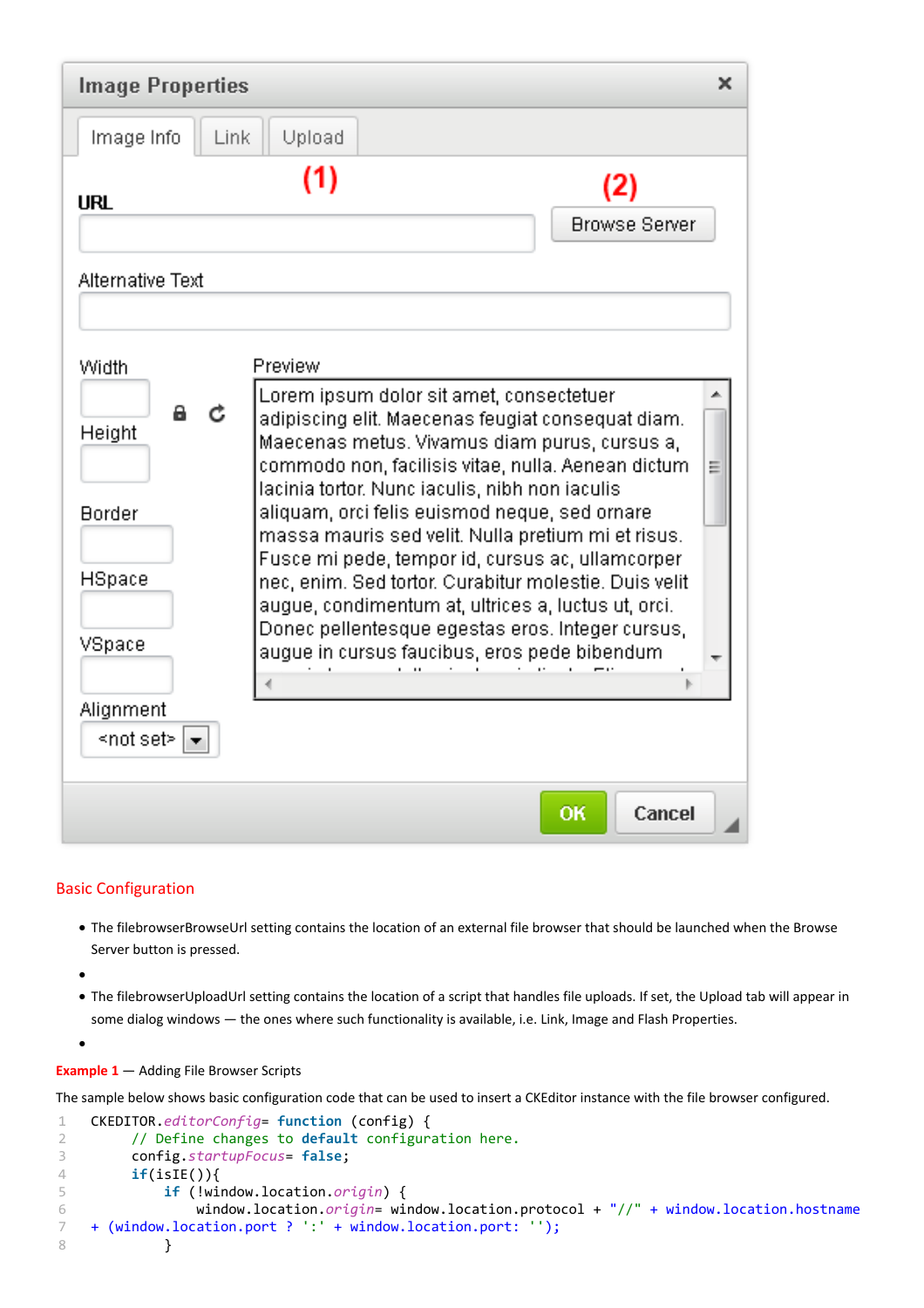```
9
10
11
12
13
14
15
16
17
18
19
20 config.filebrowserBrowseUrl= '/admin/home/uploadClassic';
          }else{
               config.filebrowserBrowseUrl= '/admin/home/upload';
          }
          config.filebrowserWindowWidth= '10';
          config.filebrowserWindowHeight= '10';
          config.selectMultiple= true;
    };
    function isIE() {
          var ua = window.navigator.userAgent;
          var msie = ua.indexOf("MSIE ");
          return !!(msie > 0 || !!navigator.userAgent.match(/Trident.*rv\:11\./));
    }
```
**Note:** If you are using [SimpleUploads](http://ckeditor.com/addon/simpleuploads) plugin, your config should be as follows:

```
1
\mathcal{D}3
4
5
6
7
8
9
10
11
12
13
14
15
16
17
18
19
20
21
    CKEDITOR.editorConfig= function (config) {
           // Define changes to default configuration here
          config.extraPlugins= 'simpleuploads';
           config.startupFocus= false;
          if(isIE()){
               config.filebrowserBrowseUrl= '/admin/home/uploadClassic';
          }else{
               config.filebrowserBrowseUrl= '/admin/home/upload';
           }
          config.filebrowserImageUploadUrl= '/admin/home/upload-drag-drop';
           config.filebrowserUploadUrl= '/admin/home/upload-drag-drop';
          config.filebrowserWindowWidth= '10';
          config.filebrowserWindowHeight= '10';
          config.selectMultiple= true;
    };
    function isIE() {
          var ua = window.navigator.userAgent;
          var msie = ua.indexOf("MSIE ");
          return !!(msie > 0 || !!navigator.userAgent.match(/Trident.*rv\:11\./));
    }
```
### JSP Pages

We will create three JSP pages to allow single, multiple and ajax-based file uploads.

```
upload.jsp
```

```
<%@ taglib uri="http://java.sun.com/jsp/jstl/core" prefix="c" %>
<%@page pageEncoding="UTF-8" contentType="text/html; charset=UTF-8" %>
<%@ page session="false" %>
<%@ taglib prefix="form" uri="http://www.springframework.org/tags/form" %>
<!DOCTYPE html>
<html>
<head>
         <link href="<c:url value="/resources/css/main.css" />" rel="stylesheet">
     <title>File Upload</title>
     <script type="text/javascript">
         $(document).ready(function () {
             $('progress').hide();
             var _href = $("#oldUploadLink").attr("href");
             $('#oldUploadLink').attr("href", _href + "?CKEditor=" + getUrlParameter("CKEditor"));
             $('.trigger-file-input').click(function () {
                 $('#file').click();
             });
```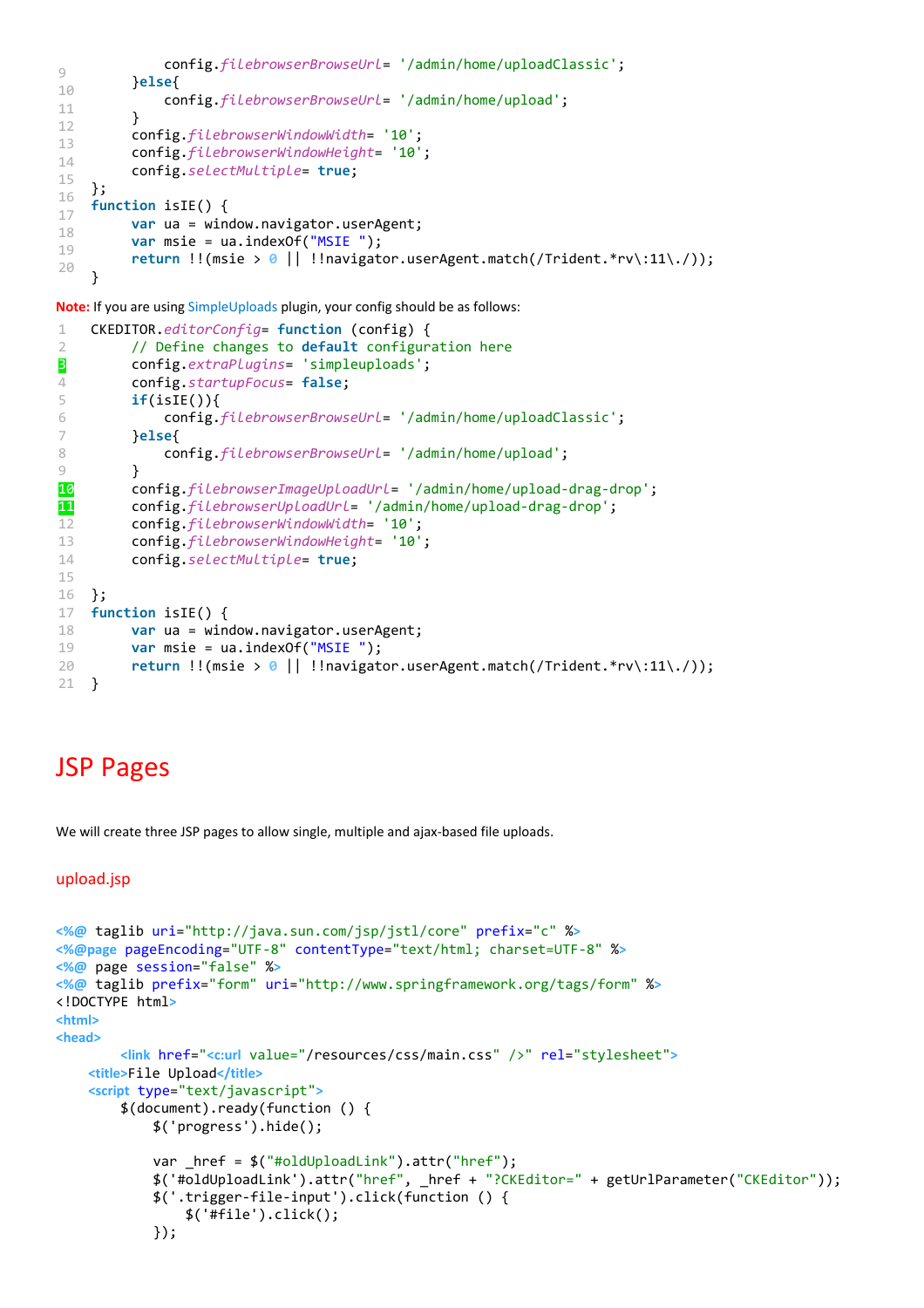```
 $("input:file").change(function () {
                 $('progress').show();
                 var files = document.getElementById('file').files;
                 var formData = new FormData();
                 formData.append("${_csrf.parameterName}", "${_csrf.token}");
                 formData.append("CKEditor", getUrlParameter("CKEditor"));
                 formData.append("CKEditorFuncNum", getUrlParameter("CKEditorFuncNum"));
                 formData.append("langCode", getUrlParameter("langCode"));
                for (var i = 0; i \lt files.length; i++) {
                     formData.append("file" + i, files[i]);
 }
                \overline{\$}.ajax(\overline{\{})} url: "/admin/home/upload-ajax", //Server script to process data
                     type: 'POST',
                     xhr: function () { // Custom XMLHttpRequest
                          var myXhr = $.ajaxSettings.xhr();
                          if (myXhr.upload) {
                              myXhr.upload.addEventListener('progress', progressHandlingFunction,
 }
                          return myXhr;
\}, \}, \}, \}, \}, \}, \}, \}, \}, \}, \}, \}, \}, \}, \}, \}, \}, \}, \}, \}, \}, \}, \}, \}, \}, \}, \}, \}, \}, \}, \}, \}, \}, \}, \}, \}, \},
                     //Ajax events
                     beforeSend: beforeSendHandler,
                     error: errorHandler,
                     // Form data
                     data: formData,
                     //Options to tell jQuery not to process data or worry about content-type.
                     cache: false,
                     contentType: false,
                     processData: false,
                     success: function (e) {
                          $("#result").html(e);
 }
                 });
             });
             function beforeSendHandler() {
 }
             function errorHandler(e) {
                 alert("Bir hata meydana geldi. Lütfen tekrar deneyiniz");
 }
             function getUrlParameter(sParam) {
                 var sPageURL = window.location.search.substring(1);
                 var sURLVariables = sPageURL.split('&);
                for (var i = 0; i < sURLVariables.length; i++) {
                     var sParameterName = sURLVariables[i].split('=');
                     if (sParameterName[0] == sParam) {
                          return sParameterName[1];
 }
 }
 }
             function progressHandlingFunction(e) {
                 if (e.lengthComputable) {
                     $('progress').attr({value: e.loaded, max: e.total});
 }
```
false);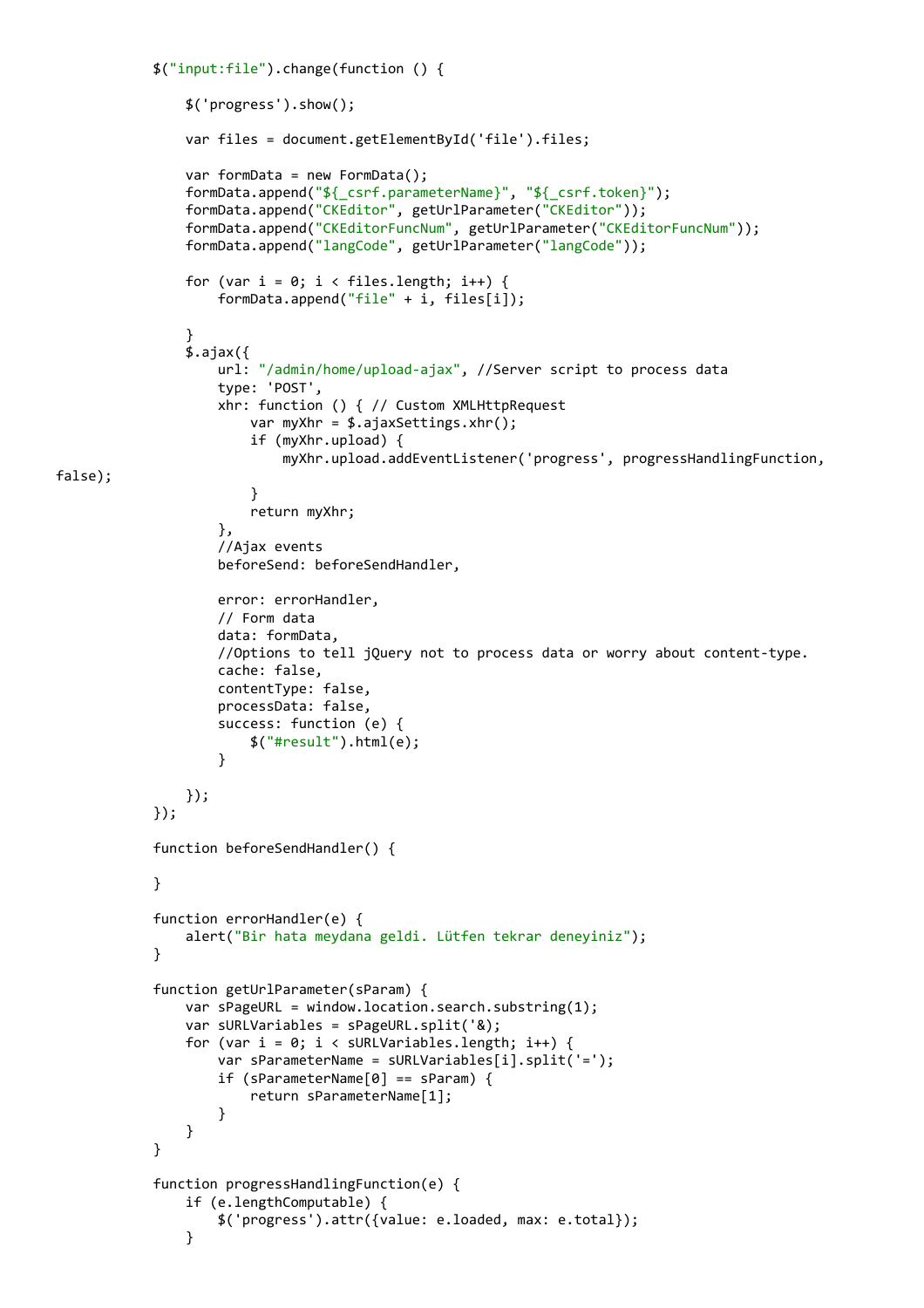```
 }
         });
     </script>
     <style type="text/css">
         ul li {
             list-style: none;
         }
     </style>
</head>
<body>
<div class=".b-modern-upload">
     <span>Choose files to be uploaded
         If you encounter problems please <a id="oldUploadLink" href="<c:url
value="/admin/home/uploadClassic"/>">click</a></span>
     <ul>
         <li>
             <div>
                  <button type="button" class="buttonSubmit trigger-file-input">DOSYA SEÇ</button>
              </div>
         </li>
         <li>
             <input type="file" id="file" multiple name="file[]">
         </li>
         <li>
              <progress></progress>
         </li>
     </ul>
     <div id="result">
     </div>
</div>
</body>
</html>
uploadClassic.jsp
<%@ taglib uri="http://java.sun.com/jsp/jstl/core" prefix="c" %>
<%@ page session="false" %>
<%@page pageEncoding="UTF-8" contentType="text/html; charset=UTF-8" %>
<html>
<head>
     <title>File Upload</title>
     <link href="<c:url value="/resources/css/main.css" />" rel="stylesheet">
         <script type="text/javascript">
         $(document).ready(function () {
            var href = $("#formUpdateink") . attr("action"); $('#formUploadLink').attr("action", _href + "?CKEditor=" + getUrlParameter("CKEditor"));
             $('.trigger-file-input').click(function () {
                  $('input[type=file]').click();
             });
             $('.save-files').click(function () {
                  var inp = document.getElementById('file');
                  var fileNames = "Following files are uploading...";
                 for (var i = 0; i < inp.files.length; ++i) {
                      fileNames += inp.files.item(i).name + "";
 }
                  $('#fileNames').html(fileNames);
             });
             function getUrlParameter(sParam) {
                 var sPageURL = window.location.search.substring(1);
                  var sURLVariables = sPageURL.split('&);
                 for (var i = 0; i < sURLVariables.length; i++) {
                      var sParameterName = sURLVariables[i].split('=');
                      if (sParameterName[0] == sParam) {
                          return sParameterName[1];
```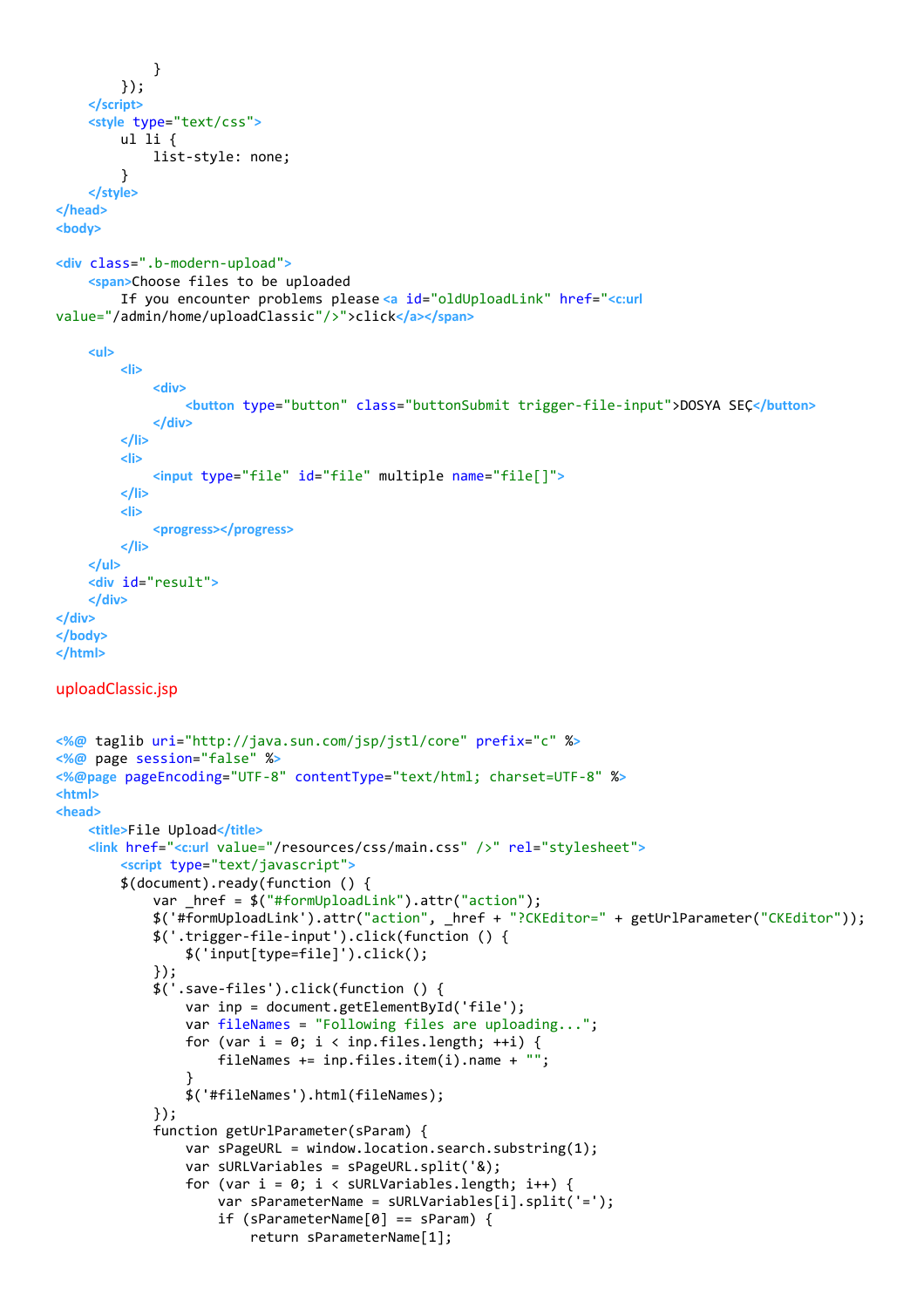```
 }
 }
             }
         });
     </script>
     <style type="text/css">
         ul li {
             list-style: none;
         }
     </style>
</head>
<body>
<form method="POST" id="formUploadLink" action="<c:url value="/admin/home/upload-classic" />"
      enctype="multipart/form-data">
     <span>Choose file or files to upload</span>
     <ul>
         <li>
             <div style="float: left;">
                  <button type="button" class="buttonSubmit trigger-file-input">Choose File</button>
                  <button type="submit" style="margin-left: 20px" class="buttonSubmit save-
files">UPLOAD</button>
             </div>
              <div style="clear: both"></div>
         </li>
         <li>
             <span id="fileNames"></span>
         </li>
         <li>
             <input type="file" id="file" multiple name="file[]">
         </li>
     </ul>
     <input type="hidden" name="${_csrf.parameterName}" value="${_csrf.token}"/>
</form>
</body>
```
**</html>**

### Spring Controller Class

```
/**
   * Handles requests for the application file upload requests
   */
@Controller
@RequestMapping(value = "/admin/home/", method = RequestMethod.GET)
public class FileUploadController {
      private static final Logger logger = LoggerFactory
              .getLogger(FileUploadController.class);
      private static String FILE_SEPARATOR = "/"
      @RequestMapping(value = {"upload", "uploadClassic"})
      public void upload() {
      }
      @RequestMapping(value = "/upload-single", method = RequestMethod.POST,
              produces = "text/html;charset=UTF-8")
      @ResponseBody
      public String uploadFileHandler(
              @RequestParam("file") MultipartFile file, HttpServletRequest request) {
          String url;
```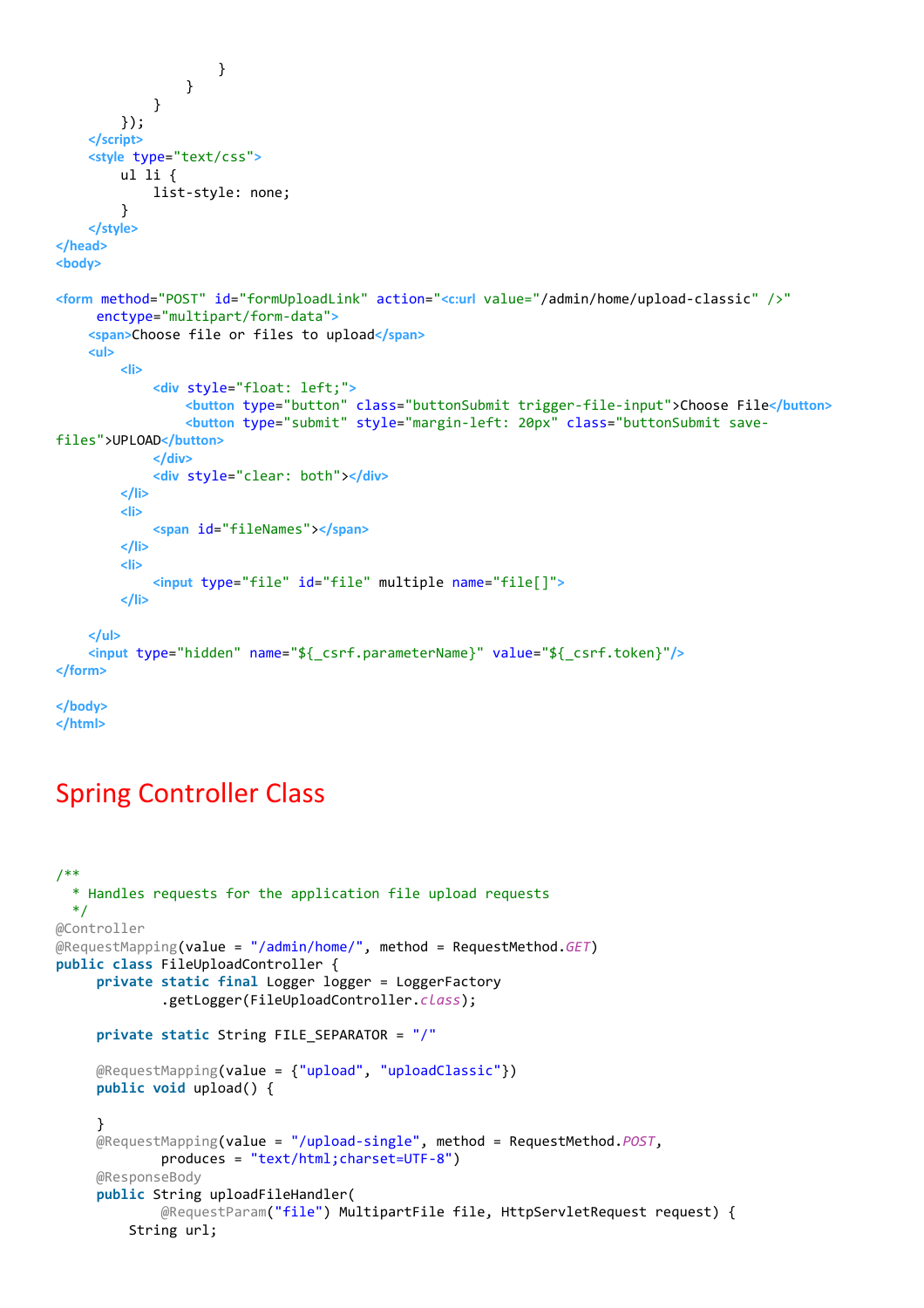```
 String storedFolderLocation = createStoredFolder(request);
          String uploadedFileName = file.getOriginalFilename();
          try {
              byte[] bytes = file.getBytes();
             String storedFileLocation = storedFolderLocation + FILE SEPARATOR + uploadedFileName;
              File serverFile = new File(storedFileLocation);
              BufferedOutputStream stream = new BufferedOutputStream(
                      new FileOutputStream(serverFile));
              stream.write(bytes);
              stream.close();
              url = getDomainName(request)
                      + getRelativePath() + FILE_SEPARATOR + uploadedFileName;
              if (isFileTypeImage(uploadedFileName)) {
                 url = "time src=\\ " " + url + "\\ " / >". } else {
                 url= "<a href=\"" + url + "\">" + url + "</a>";
 }
          } catch (Exception e) {
              return e.getMessage();
 }
          return "Loaded File:"+url;
      }
      /**
       * Upload multiple file using Spring Controller
       */
      @RequestMapping(value = "upload-classic", method = RequestMethod.POST,
              produces = "text/html;charset=UTF-8")
      @ResponseBody
      public String uploadMultipleFileHandler(@RequestParam("CKEditor") String ckEditor,
              @RequestParam("file[]") MultipartFile[] files, HttpServletRequest request) {
          String storedFolderLocation = createStoredFolder(request);
         String urls = ""; for (MultipartFile file : files) {
              String uploadedFileName = file.getOriginalFilename();
              try {
                  byte[] bytes = file.getBytes();
                  String storedFileLocation = storedFolderLocation + FILE_SEPARATOR +
uploadedFileName;
                  // Create the file on server
                  File serverFile = new File(storedFileLocation);
                  BufferedOutputStream stream = new BufferedOutputStream(
                          new FileOutputStream(serverFile));
                  stream.write(bytes);
                  stream.close();
                  logger.info("Server File Location="
                          + serverFile.getAbsolutePath());
                  String url = getDomainName(request)
                          + getRelativePath() + FILE_SEPARATOR + uploadedFileName;
                  if (isFileTypeImage(uploadedFileName)) {
                     urls += "<img src=\"" + url + "\" />";
                  } else {
                     urls += "<a href=\"" + url + "\">" + url + "</a>";
 }
              } catch (Exception e) {
                  return "You failed to upload " + uploadedFileName + " => " + e.getMessage();
 }
 }
          if(!ckEditor.equals("undefined")){
              urls = "<script
type=\"text/javascript\">window.opener.CKEDITOR.instances."+ckEditor+".insertHtml('"
                      + urls + "');window.opener.CKEDITOR.dialog.getCurrent().hide();" +
```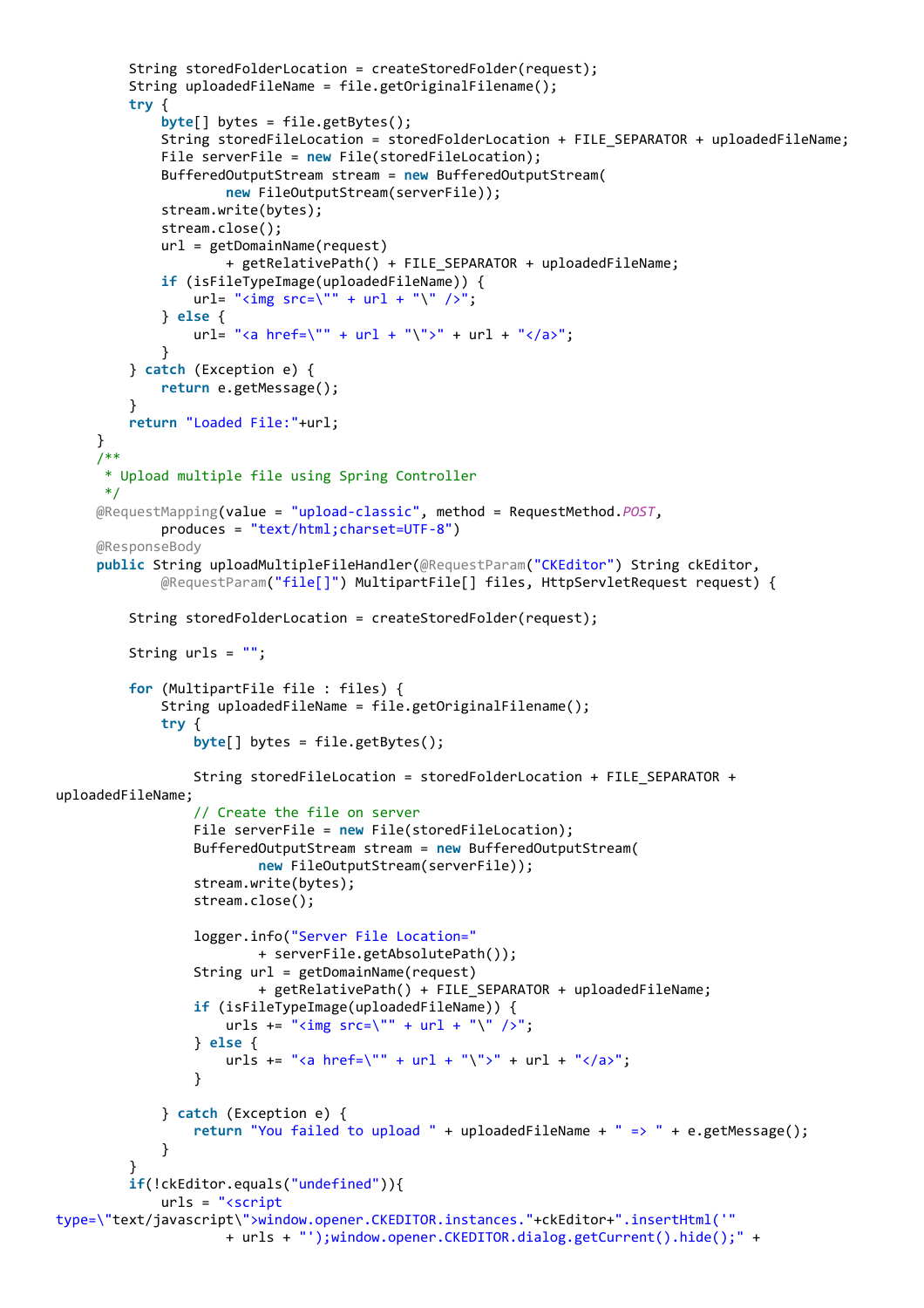```
 "window.close();</script>";
          }else{
              urls="Uploaded files:"+urls;
 }
          return urls;
      }
      @RequestMapping(value = "upload-ajax", method = RequestMethod.POST)
      @ResponseBody
      public String uploadMultipleFiles(@RequestParam("CKEditor") String ckEditor,
                                         MultipartHttpServletRequest request) {
          String filePaths=uploadedFiles(request);
          if(!ckEditor.equals("undefined")){
              filePaths = "<script
type=\"text/javascript\">window.opener.CKEDITOR.instances."+ckEditor+".insertHtml('"
                      + filePaths + "');window.opener.CKEDITOR.dialog.getCurrent().hide();" +
                       "window.close();</script>";
          }else{
              filePaths="Yüklenen dosyalar:"+filePaths;
 }
          return filePaths;
      }
      private String uploadedFiles(MultipartHttpServletRequest request){
          CommonsMultipartFile multipartFile = null;
          Iterator<String> iterator = request.getFileNames();
          String filePaths = "";
          while (iterator.hasNext()) {
              String key = iterator.next();
              // create multipartFile array if you upload multiple files
              multipartFile = (CommonsMultipartFile) request.getFile(key);
              String uploadedFileName = multipartFile.getOriginalFilename();
              try {
                   byte[] bytes = multipartFile.getBytes();
                 String storedFileLocation = createStoredFolder(request) + FILE SEPARATOR +
uploadedFileName;
                   // Create the file on server
                  File serverFile = new File(storedFileLocation);
                  BufferedOutputStream stream = new BufferedOutputStream(
                           new FileOutputStream(serverFile));
                  stream.write(bytes);
                  stream.close();
                  logger.info("Server File Location="
                           + serverFile.getAbsolutePath());
                  String url = getDomainName(request)
                           + getRelativePath() + FILE_SEPARATOR + uploadedFileName;
                  if (isFileTypeImage(uploadedFileName)) {
                      filePaths += "<img src=\"" + url + "\" />";
                   } else {
                      filePaths += "<a href=\"" + url + "\">" + url + "</a>";
 }
              } catch (Exception e) {
                  return "You failed to upload " + uploadedFileName + " => " + e.getMessage();
 }
          }
          return filePaths;
      }
      private boolean isFileTypeImage(String fileName) {
          String imagePattern =
                  "(\lceil^{\wedge}\backslash\backslash s\rceil+(\backslash\backslash .(?i)(jpg|jpeg|png|gif|bmp))\;
          return Pattern.compile(imagePattern).matcher(fileName).matches();
```
}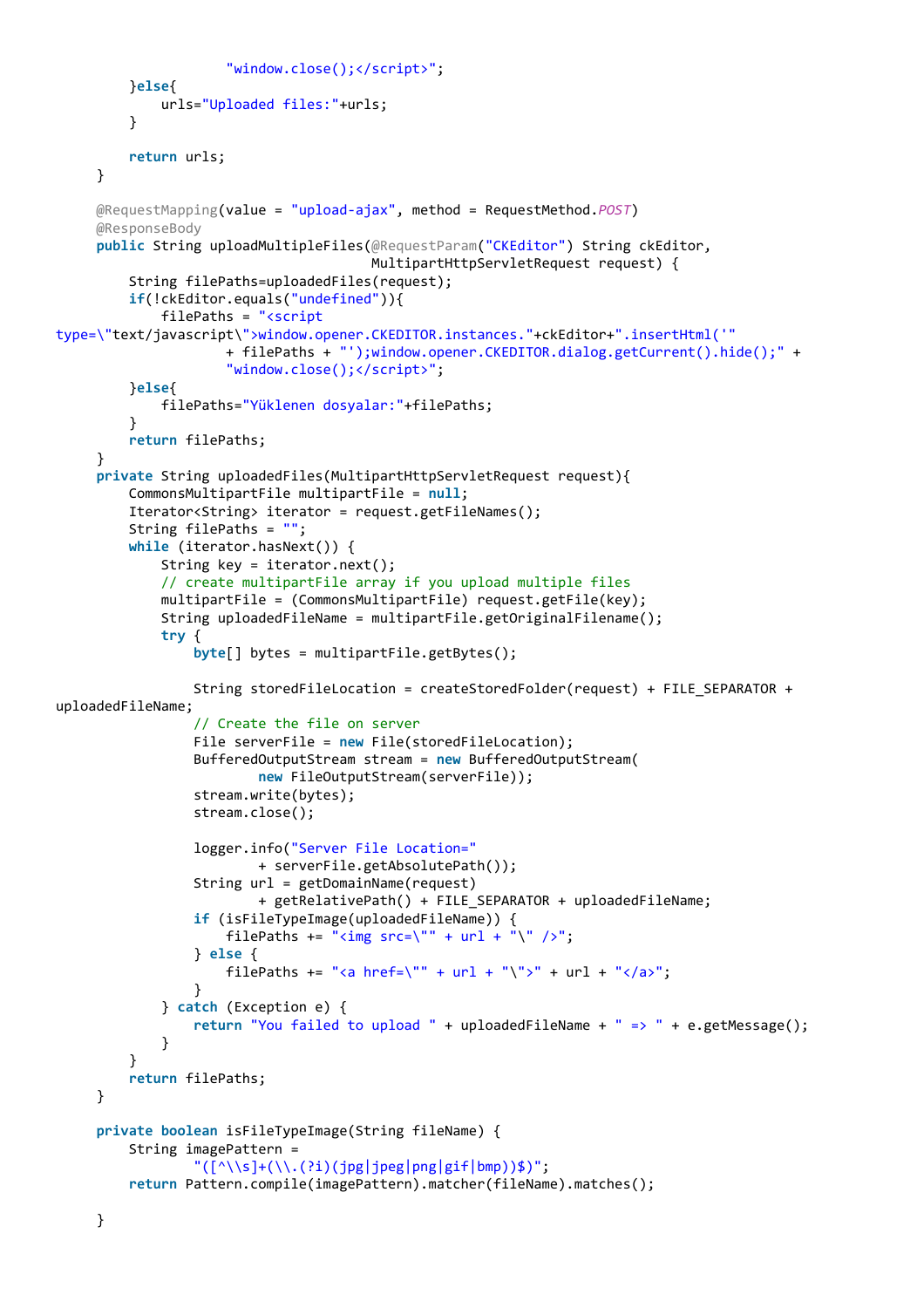```
 private String getDomainName(HttpServletRequest request) {
          return request.getProtocol().toLowerCase().replaceAll("[0-9./]", "") + "://" +
                   request.getServerName() + ":" + request.getServerPort();
      }
      private String createStoredFolder(HttpServletRequest request) {
          String realPath = request.getSession().getServletContext().getRealPath("/");
          String relativePath = getRelativePath();
          String storedFolderLocation = realPath + relativePath;
          File dir = new File(storedFolderLocation);
          if (!dir.exists()) {
              dir.mkdirs();
          }
          return storedFolderLocation;
      }
      private String getRelativePath() {
          String fileSeparator = "/";
          dateUtil = new DateUtil();
          int[] yearMonthDay = getDayMonthYear();
          return "/resources/uploads/" + yearMonthDay[0] + fileSeparator
                   + yearMonthDay[1] + fileSeparator + yearMonthDay[2];
      }
      public int[] getDayMonthYear() {
          Calendar now = Calendar.getInstance();
          int year = now.get(Calendar.YEAR);
          int month = now.get(Calendar.MONTH); // Note: zero based!
          int day = now.get(Calendar.DAY_OF_MONTH);
          int[] date = new int[3];
         date[0] = year;date[1] = month;date[2] = day; return date;
      }
}
Note: If you are using SimpleUploads plugin, you should add following controller methods:
1
2
3
4
5
6
7
8
9
10
11
12
13
14
15
16
17
18
19
2021
2223
24
25
          @RequestMapping(value = "upload-drag-drop", method = RequestMethod.POST,produces =
    "text/html;charset=UTF-8")
          @ResponseBody
          public String uploadDragDrop(@RequestParam("CKEditorFuncNum") String funcNumber,
                                         MultipartHttpServletRequest request){
               String fileName=request.getFileNames().next();
               CommonsMultipartFile multipartFile = (CommonsMultipartFile) request.getFile(fileName);
              String url;
               try {
                   byte[] bytes = multipartFile.getBytes();
                  String storedFileLocation = createStoredFolder(request) + FILE SEPARATOR +
    fileName;
                   // Create the file on server
                   File serverFile = new File(storedFileLocation);
                   BufferedOutputStream stream = new BufferedOutputStream(
                           new FileOutputStream(serverFile));
                   stream.write(bytes);
                   stream.close();
                   logger.info("Server File Location=" + serverFile.getAbsolutePath());
                   url = getDomainName(request)
                           + getRelativePath() + FILE_SEPARATOR + fileName;
                   return "<script
    type=\"text/javascript\">window.parent.CKEDITOR.tools.callFunction("+funcNumber+
                            ",\""+url+"\", \"\");</script>";
               } catch (Exception e) {
                   return "You failed to upload " + fileName + " => " + e.getMessage();
               }
          }
```